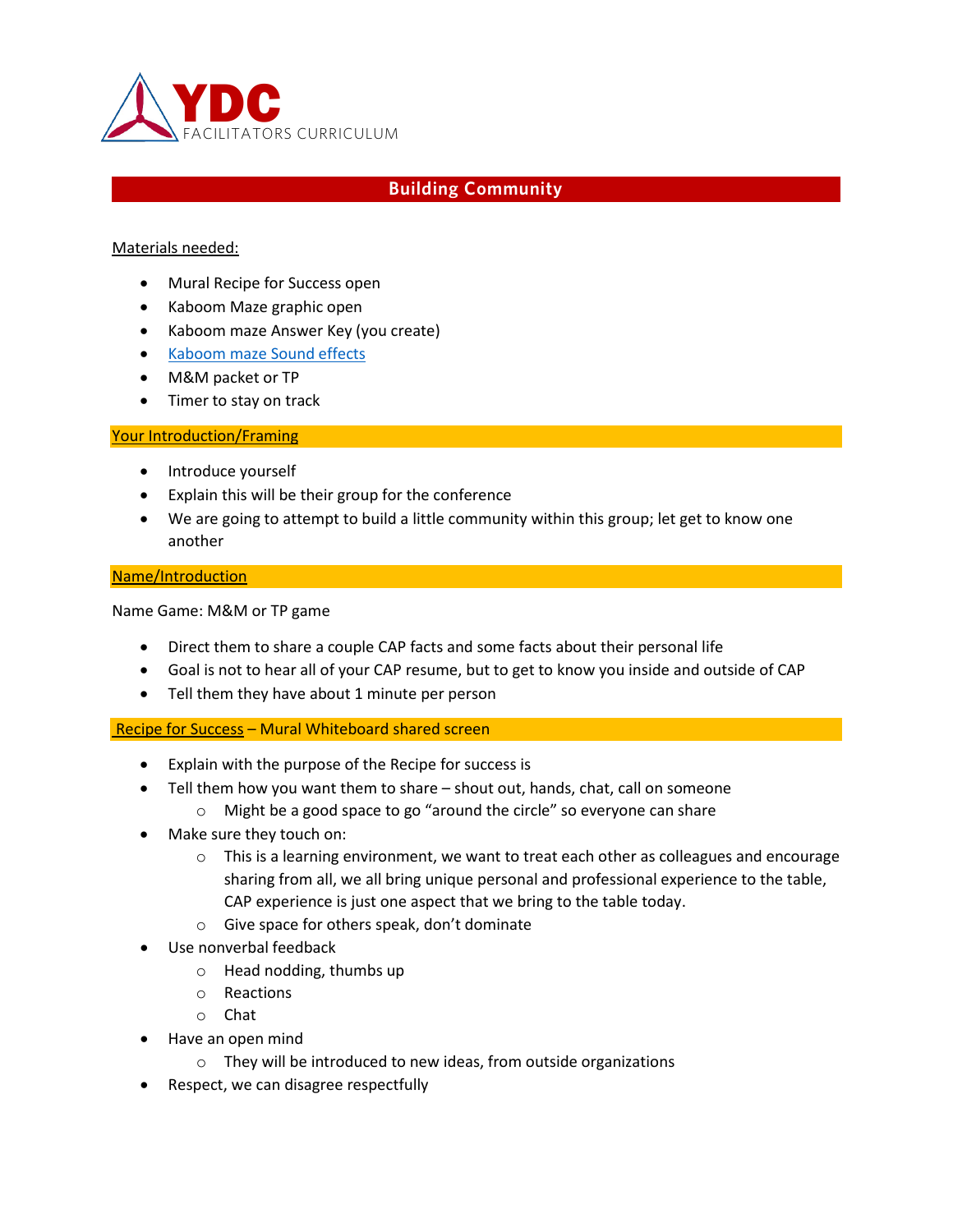## Kaboom Maze

- Frame It
	- o *"Plan a path to get your cadets through the molten lava pit to their planes. If your cadets step off the safe path they will hit a dreaded Kaboom. If you hit a kaboom you must start over.*
	- o *You will take turns moving through the board, you may advance as much as you want until you hit a Kaboom. You must always take your turns in the same order."*
- Game play
	- $\circ$  They should probably self-select an order but don't tell them that. If they go out of order they hit a kaboom (maybe a different sound effect then the normal Kaboom)
	- $\circ$  don't be afraid to send a poison dart fish to take away the speech of those that are dominating.
	- $\circ$  Feel free to create and alter the path however you like as the game goes on to ensure they hit some struggles, but also make progress in the time allotted.
	- $\circ$  Feel free to adapt as you like. Maybe the serpent monster is now in the area and it is attracted to sound and they can't talk (except to say the color/number of the next box) or the serpent monster will attack them. This includes chat (but maybe allow them to write and hold something up to the screen, if they think of it).
		- Once this part is employed, give them a few minutes to struggle then it is sometimes is useful to pause the game and give them 2-3 minutes to make a plan then continue on.
			- This gives a good debrief topic for planning and everyone knowing their role.
- Debrief: 10 minutes
	- o Do you feel successful?
	- o What was frustrating/challenging?
	- o Did any leaders emerge?
	- o How did it feel when you lost your ability to speak?
	- o \*\*What analogies can you make from this activity to real life/leadership, etc.



## Transfer:

• *"Keep some of these things in mind as we listen to the next speaker"*

## Transition:

Make sure they have the journal handy to use for the conference.

They will automatically be pushed back into the main room when the time comes, they don't have to do anything (this is different than last year).

While waiting they can change their name to what they want it to say. They may have to leave the conference and log back in.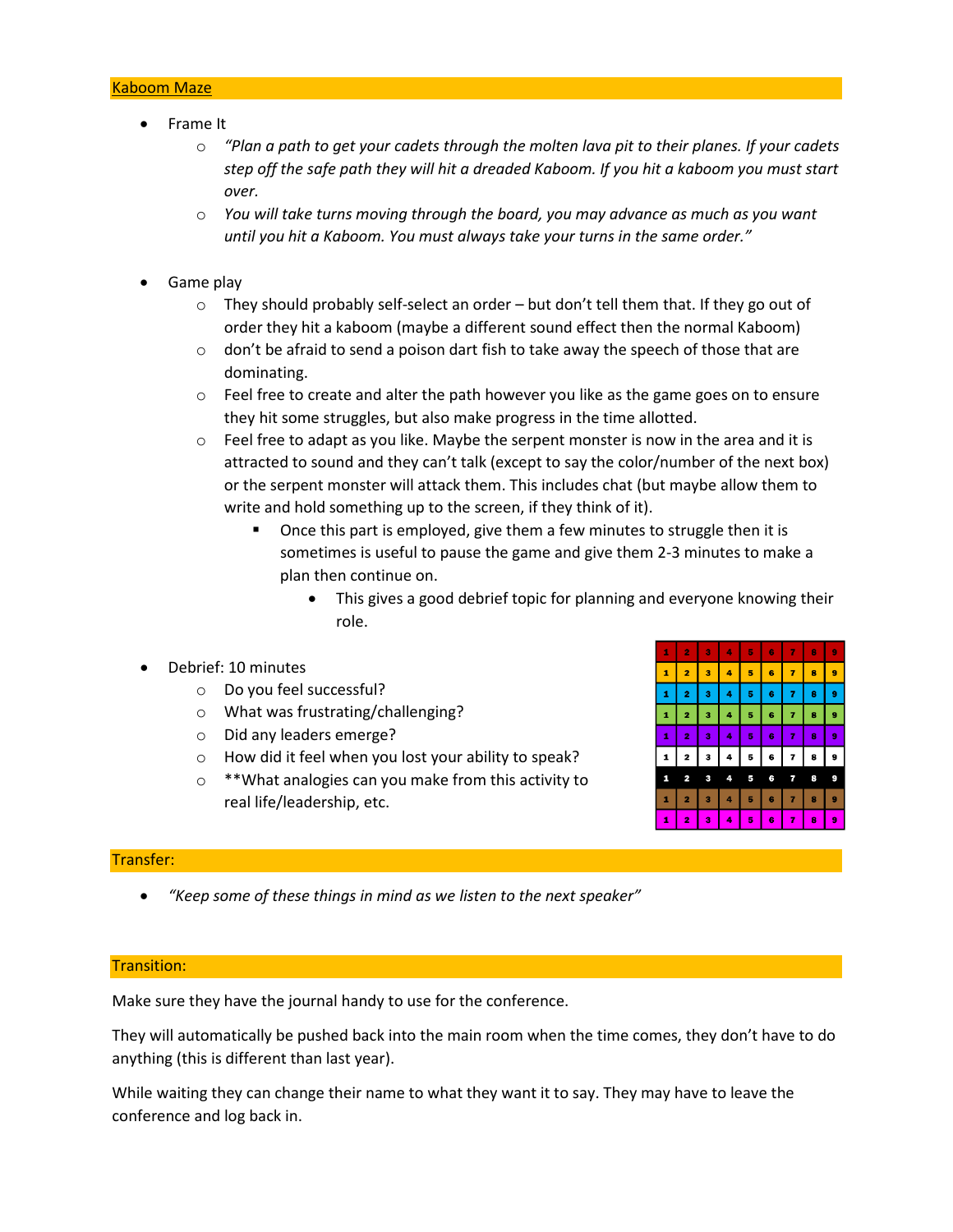

# **Reflect: The Experiential Learning Cycle**

Key point: Broad level understanding of the Experiential Ed cycle: Do. Reflect. Apply.

# Materials:

- Personal Dry Erase Boards
- Mural White Board

## Method: Open discussion

- Let's identify the key take aways Drop some things in the chat
	- o Focusing on participants hopes & dreams
	- o Do. reflect. Apply.
- In your current working relationship with youth how do you see this playing in?
	- $\circ$  Help them to see how this will apply to their CAP life through their CP officers
- What work or resources do you need to move towards a more intentional planning cycle with your people?
- How do you feel about what Adam has said?
- What was new about this method, what was familiar?
- How hard would this be to integrate? What steps would need to be taken?

## \*\*Method: Brainstorm: Personal Dry Erase Boards or Mural White Board

- o Where do you see this being useful in CAP?
	- **Jot a couple of ideas on your whiteboards and we will share them**

# **Transfer**

While Jon is speaking, keep in mind some of the things that we talked about in this brainstorm.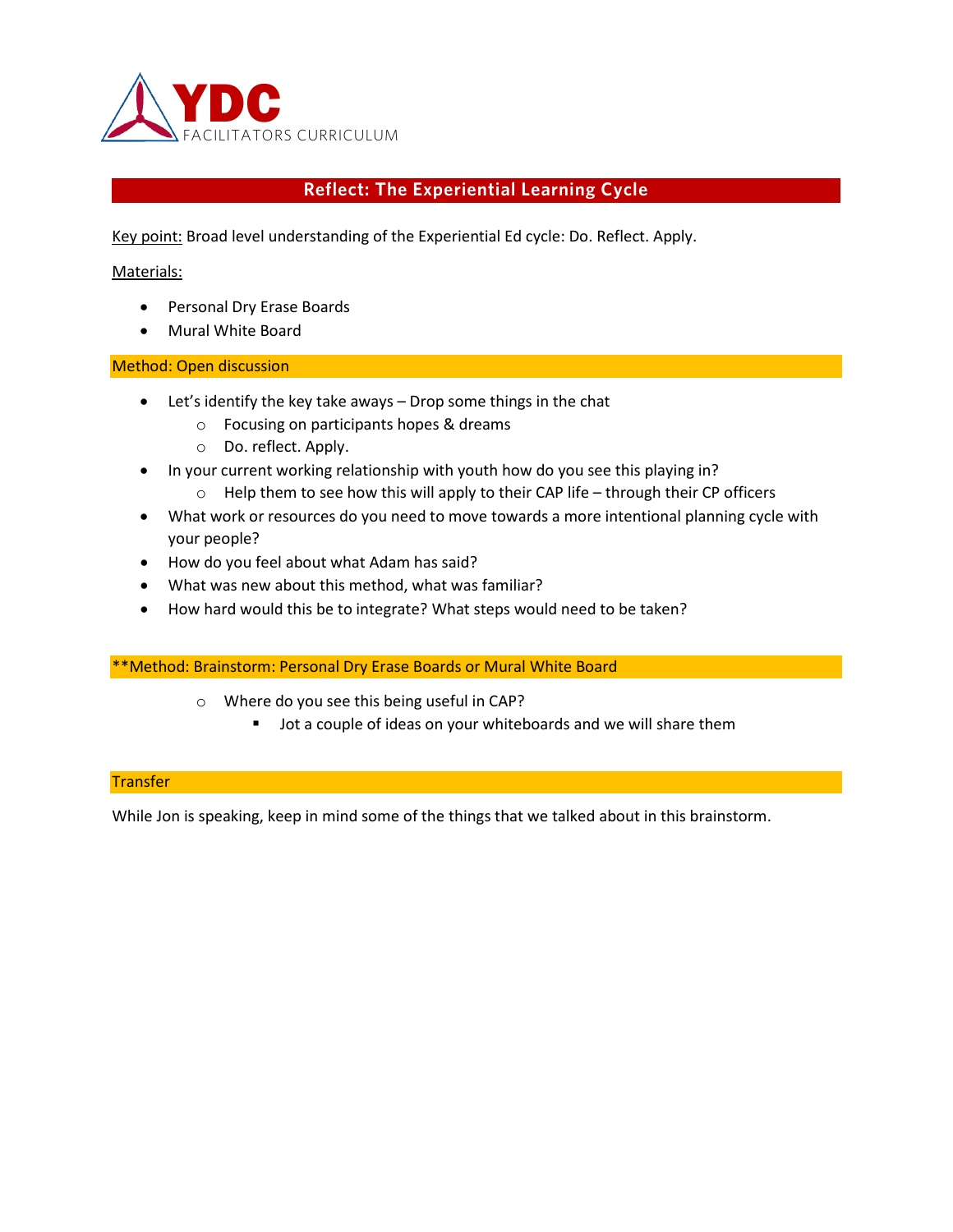

# **Missions Accomplished & Missed Opportunities: Airshow Schedule Redesign**

During this session the speaker will send the participants into break out groups for about 14 minutes. You will facilitate this activity.

Key points: It's important to identify the emotional needs of the cadets first, before we leap into planning & problem solving, we need to know what problem we are solving: The priority is to help cadets grow and develop, not complete tasks.

• If we start with problem solving first, then we are prioritizing the task instead of remembering to focus on youth development.

Materials: Airshow schedule slide

**Time:** 14 minutes

**To prepare for the small group activity, Jon will say the following and present this slide:**

- *1. Prioritize developing your own thinking and awareness; don't only focus on accomplishing the task. Remember: this activity is about your development, not just completing a task. Do not jump straight into problem-solving: that would be prioritizing the task over your own learning.*
- *2. Identify the needs of youth development before acting. Listen to your facilitator's questions and engage in really identifying the opportunities for youth development.* Right now some of us are already in problem-solving mode, examining the schedule and coming up with ideas. That's great, but if we start with problem-solving then we are prioritizing accomplishing our task instead of remembering to focus on our own development. So, instead of beginning with "what can change in the schedule" we need to start with "what do cadets at this airshow need to support their development as young people?"
- *3. Consider the diversity of cadets. I encourage you to really push yourself to consider the many different types of young people in your wings. Think about the cadets who are a few years from entering the military, law enforcement, or emergency services. Consider the cadets who may be starting college soon, or might not go to college and pursue a career instead. Consider cadets who have no interest in aerospace education or airshows, and are volunteering at the airshow for other reasons: what might these reasons be? Consider the cadets who are struggling to know who they are or what they want to do.*

*What do all these cadets need to support their development as young people?*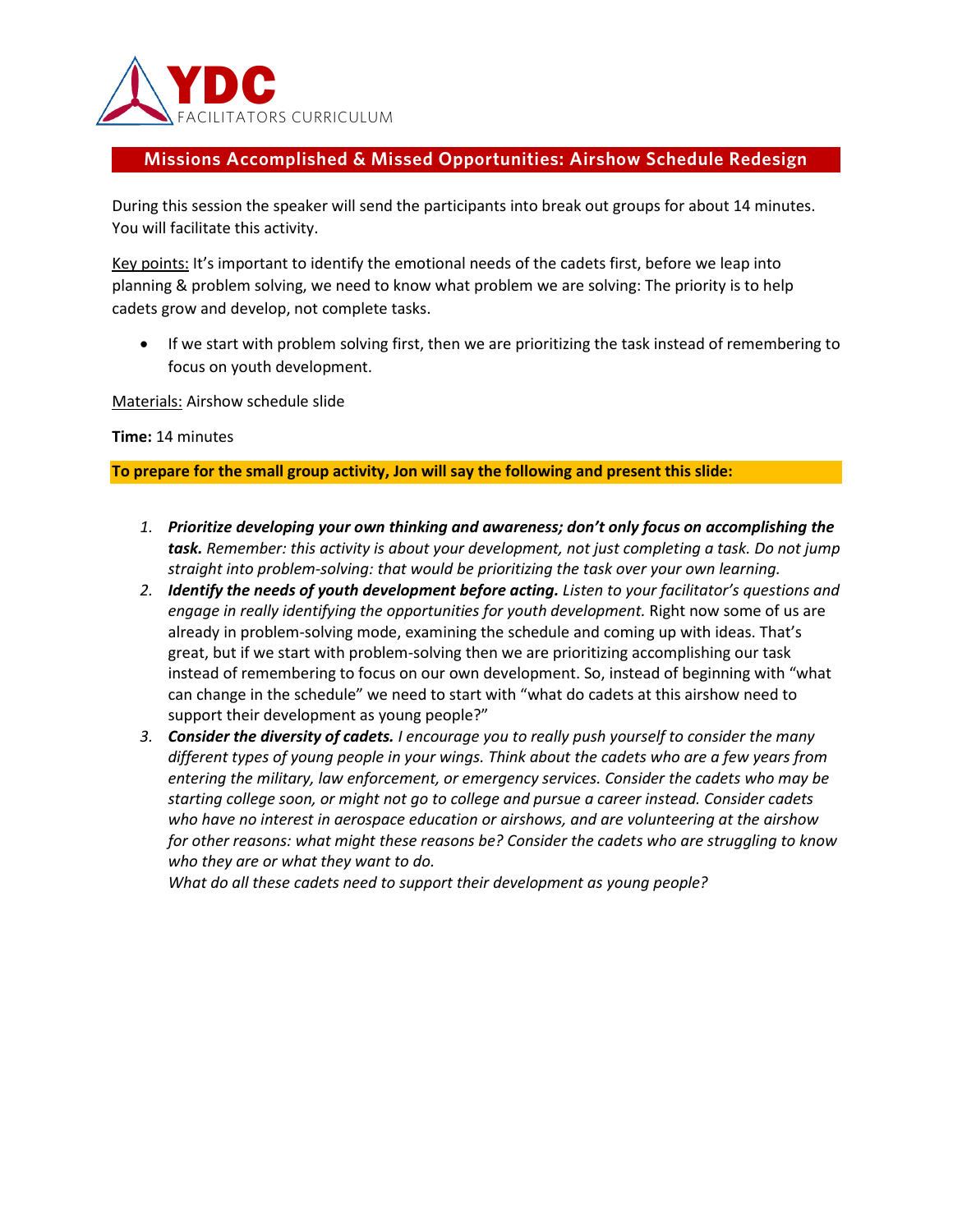*Here is our scenario: squadrons from across your wing will be participating in an airshow next month.*

*For those of you who may be unfamiliar, these are the typical tasks CAP cadets experience at an airshow: safety briefings, securing perimeters and crowd control, and (if cadets are lucky and get to ride in the golf cart) transporting people and materials.*

*In our scenario, you (as the Director of Cadet Programs) receive this email from the activity director:*

Here is a draft schedule for next month's airshow. I remember our conversation around prioritizing a cadet's personal development along with task accomplishment, but I'm not sure how to go about it. Can you take a look and tell me your ideas for opportunities to help cadets develop? Here is what each cadet will do during the day:

# **CAP Cadets at an Airshow**

| <b>Time</b> | Duty                                                                                |
|-------------|-------------------------------------------------------------------------------------|
| 0730-0800   | Sign in                                                                             |
|             | Safety briefing                                                                     |
|             | Assignment of duties                                                                |
| 0800-1100   | 2.5 hours (security at static displays)                                             |
|             | 0.5 hours (free time to enjoy airshow displays)                                     |
| 1100-1130   | Lunch break                                                                         |
| 1130-1400   | Staff cadets: support logistics (transporting personnel, water, etc. on golf carts) |
|             | Other cadets: security on flight line/taxiways                                      |
| 1400-1415   | <b>Break</b>                                                                        |
| 1415-1515   | Airfield cleanup                                                                    |
| 1515-1530   | Safety debriefing                                                                   |
|             | Sign out                                                                            |

## **Facilitator Instructions**

Ensure all participants have access to the mock schedule (share screen)

Lead small groups through these three steps by asking the questions and helping participants maintain focus on youth development. Ensure the corresponding ideas are reached (facilitators can share these ideas directly if participants do not reach them organically).

Do not allow the group to jump straight into action and problem-solving; ensure the group takes time to think through what cadets will experience internally and how these experiences can be leveraged for positive youth development.

You can begin with this introduction:

*"Let's start by trying to understand: 'what do cadets at this airshow need to support their development as young people? What are cadets going to experience, how do we help them unpack it to support their development?*"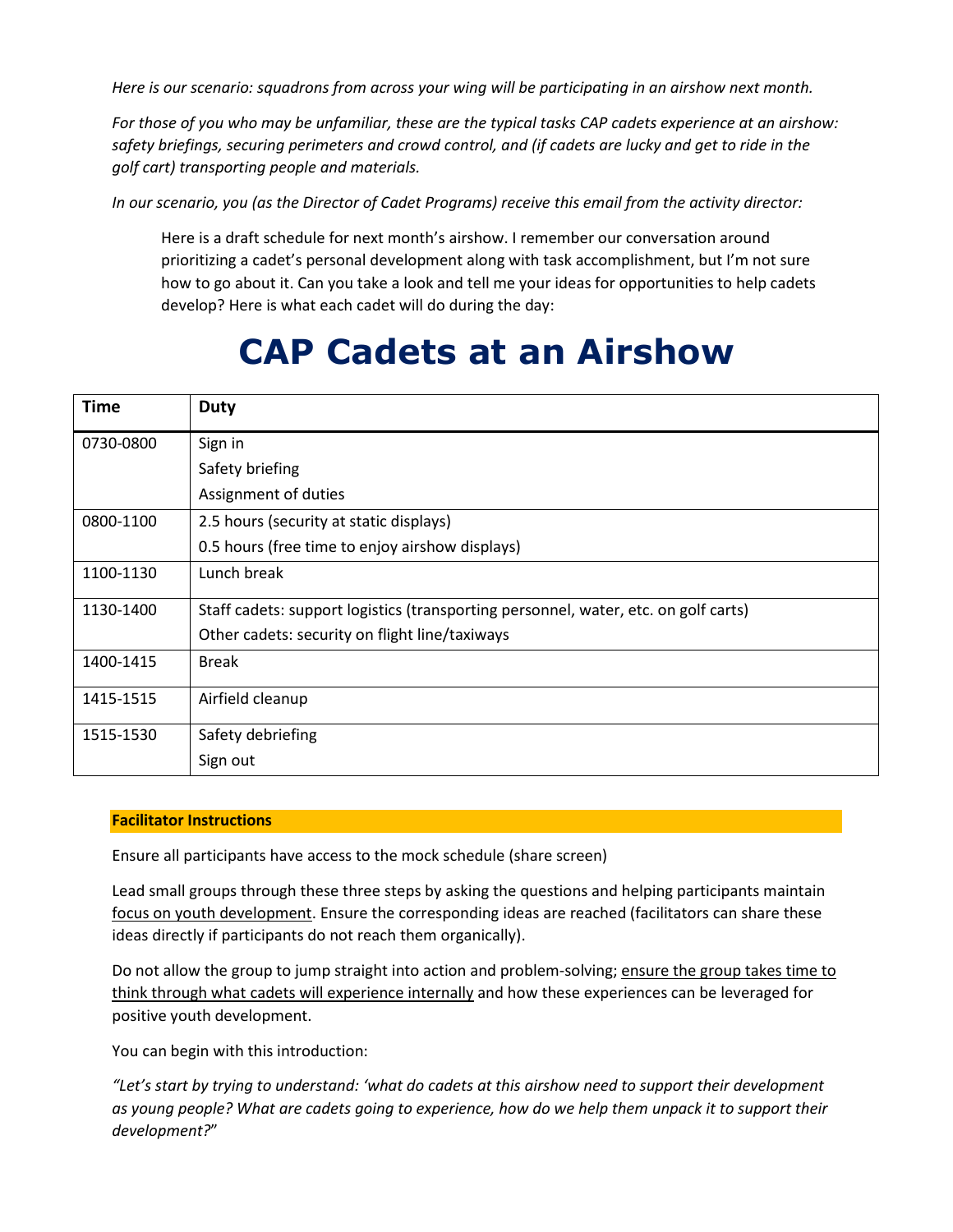| Step:          | <b>Questions:</b>                          | Ideas:                                 |
|----------------|--------------------------------------------|----------------------------------------|
| Understand     | Cadets will experience safety<br>1)        | Cadets may have a diversity of         |
| potential      | briefing/debriefing, security at displays  | experiences, some exciting and some    |
| youth          | and on airfield, cleaning up airfield.     | boring, that can be valuable clues in  |
| experiences (5 | Higher-ranking cadets may support          | their development (especially career   |
| minutes)       | logistics (transporting people and         | exploration or self-awareness).        |
|                | materials in golf carts). How might        |                                        |
|                | cadets be impacted by performing           | There may be opportunities for cadets  |
|                | these tasks? What might they               | to explore how they dealt with         |
|                | experience? What might they learn          | unfamiliar situations, unclear roles,  |
|                | about themselves or others?                | etc.                                   |
|                |                                            |                                        |
|                | Internally what is happening with the      | Job skills & people skills that are    |
|                | cadets & their development - lets name     | happening that can tell people about   |
|                | and identify that                          | themselves.                            |
| Identify       | What opportunities are there for<br>2)     | Participants should brainstorm ideas.  |
| opportunities  | youth development?                         |                                        |
| and            | If these opportunities are missed, how     | Cadets might be successful in tasks    |
| understand     | might youth development be                 | that "feel good" such as helping       |
| impact         | impacted?                                  | others, interacting with new people,   |
| (5 minutes)    |                                            | or managing people and processes.      |
|                | Talk about impact (not yet task, but youth | But without intentional reflection of  |
|                | development).                              | these experiences, cadets will not go  |
|                |                                            | any deeper than what felt "good" or    |
|                | What does that mean, identify ways to      | "bad." They will not understand how    |
|                | support that                               | their own beliefs, actions, and        |
|                |                                            | attitudes contributed to what they     |
|                |                                            | experienced.                           |
|                |                                            |                                        |
|                |                                            | Identifying opportunities, but not yet |
|                |                                            | building them out.                     |
| Practice       | What ideas do you have for<br>3)           | Participants should brainstorm ideas.  |
| (4 minutes)    | integrating reflection and youth           |                                        |
|                | development into this CAP activity?        | There must be time for cadets to       |
|                | How would you reply to the Airshow         | reflect on their experiences           |
|                | activity commander's email?                | during/after this activity, and this   |
|                |                                            | process must be supported and built    |
|                | What is the specific action plan?          | into the schedule.                     |

When time its up your group will be pulled back to the main room.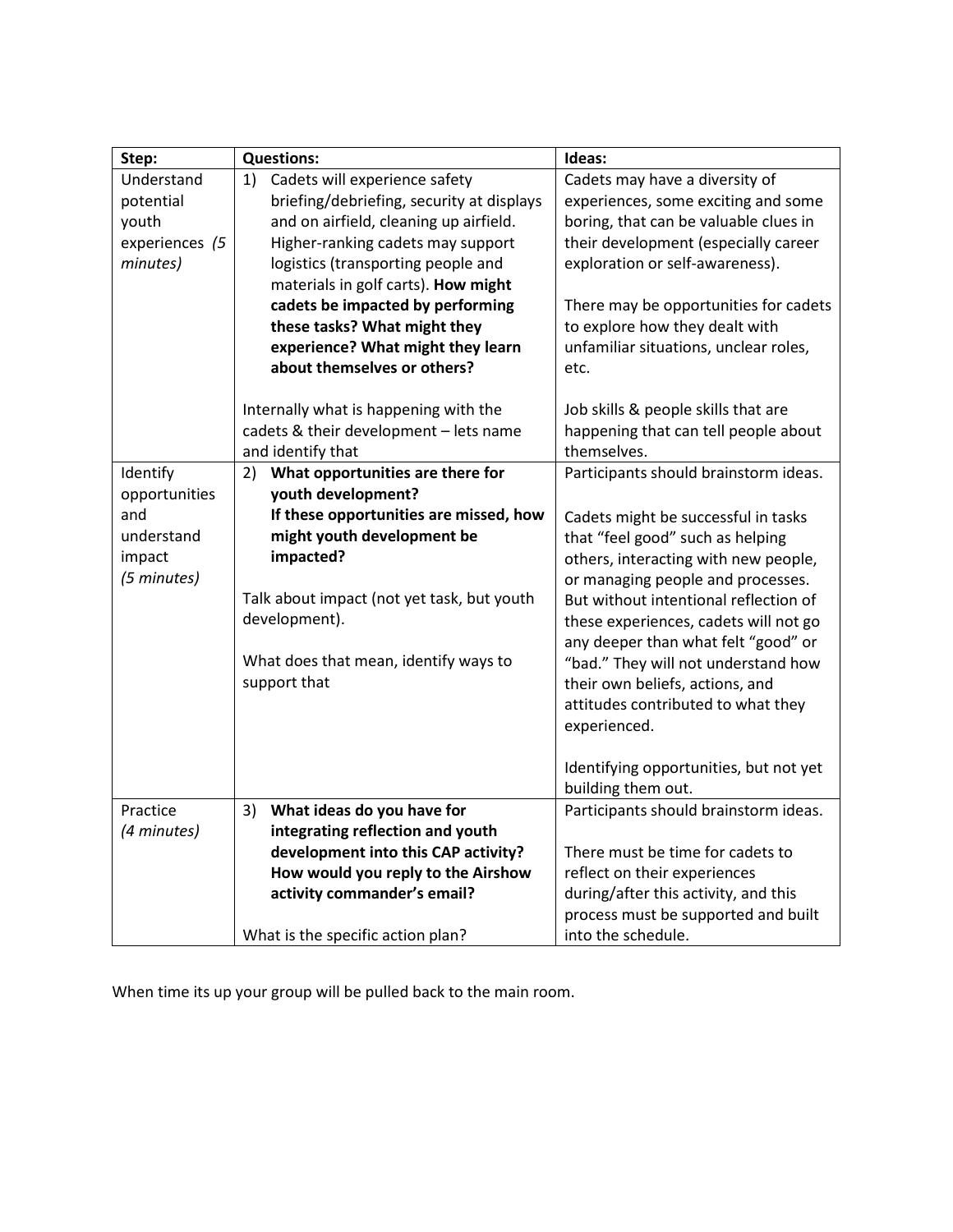

# **Reflect: Missions Accomplished & Missed Opportunities**

Key Point: Every CAP activity has room for reflection; I remember a time when I was impacted by reflection.

## Materials:

- Flash Card Graphic
- Journals
- Journal Prompt Graphic

# Method: Flash Cards

• Choose a word that describes how you are feeling about the session and what Jon has said. o Who would like to share?

## Method: Journaling prompts

We are going to take 3-5 minutes to journal about our own personal experience with this. Select one of the prompts and write about it in the Journal that was mailed in your box.

Think about yourself as a young person (under 24ish):

- Is there a specific time in your life where a debrief or reflection was really impactful (personal or CAP related)? Do you think the experience would have had the same impact if you hadn't been given the space to reflect/process?
- Are there any missed opportunities that you can think of in your own personal experience, where had you been given the chance to reflect you may have learned something greater?

Does anyone want to share?

Why did we ask you to do this journaling prompt? -- To help them tier their own personal experience to the concepts we are teaching to make connections!

## Transfer: Brainstorm: Journal, Personal Whiteboard, Mural, Chat, etc.

Seed that is planted for future

- What are some specific places where you personally could integrate the Experiential Learning Cycle into CAP activities?
- What would be required to make that successful?
- What resources do you need?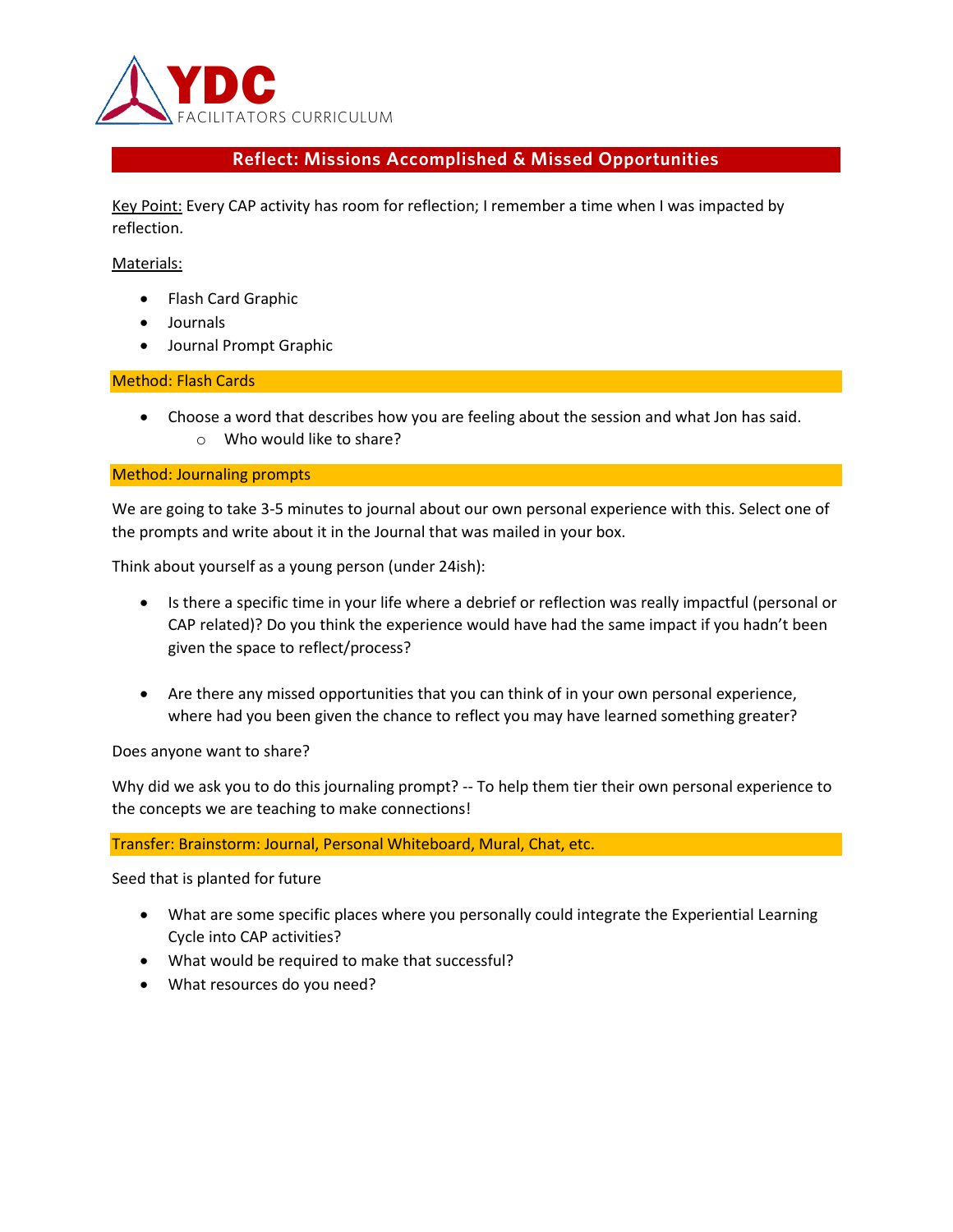

# **Reflect: Choice Theory & Large Group Share**

Key Points: Understand that intrinsic motivation can be used to create intrinsically motivated followers

Materials:

- Personal Whiteboards
- Journals

## Methods: Personal Whiteboard

• Write a short phrase describing how are you feeling about what Francesco has just said

#### Methods: Open Discussion

This session is packed with A LOT of information. Use whatever tools you'd like to engage in quality conversation to help students process the information. Here are some suggestions, you definitely won't have time to cover them all:

- What are some key takeaways from this lesson?
- What stood out to you?
- Does this align with anything your already know about human behavior or leadership?
- What seems confusing?
- What would you like to know more about?
- What questions do you still have for the speaker, Francesco?

## Methods: Journal

- Pick 1-2 things you can integrate into your personal CAP life or leadership style
- Map that out/ write that out/outline it in actionable steps
	- o Anyone like to share?

## Prep for Large Group Share

Right after this session the groups will come back together to share about Choice Theory.

Select someone to be the group's spokesperson and have them share 1-2 key points/questions that your group discussed. They will have about 2 minutes to share.

Goal of the Large Group Share:

- To have an opportunity to hear what other groups discussed
- To ask any last questions to the instructor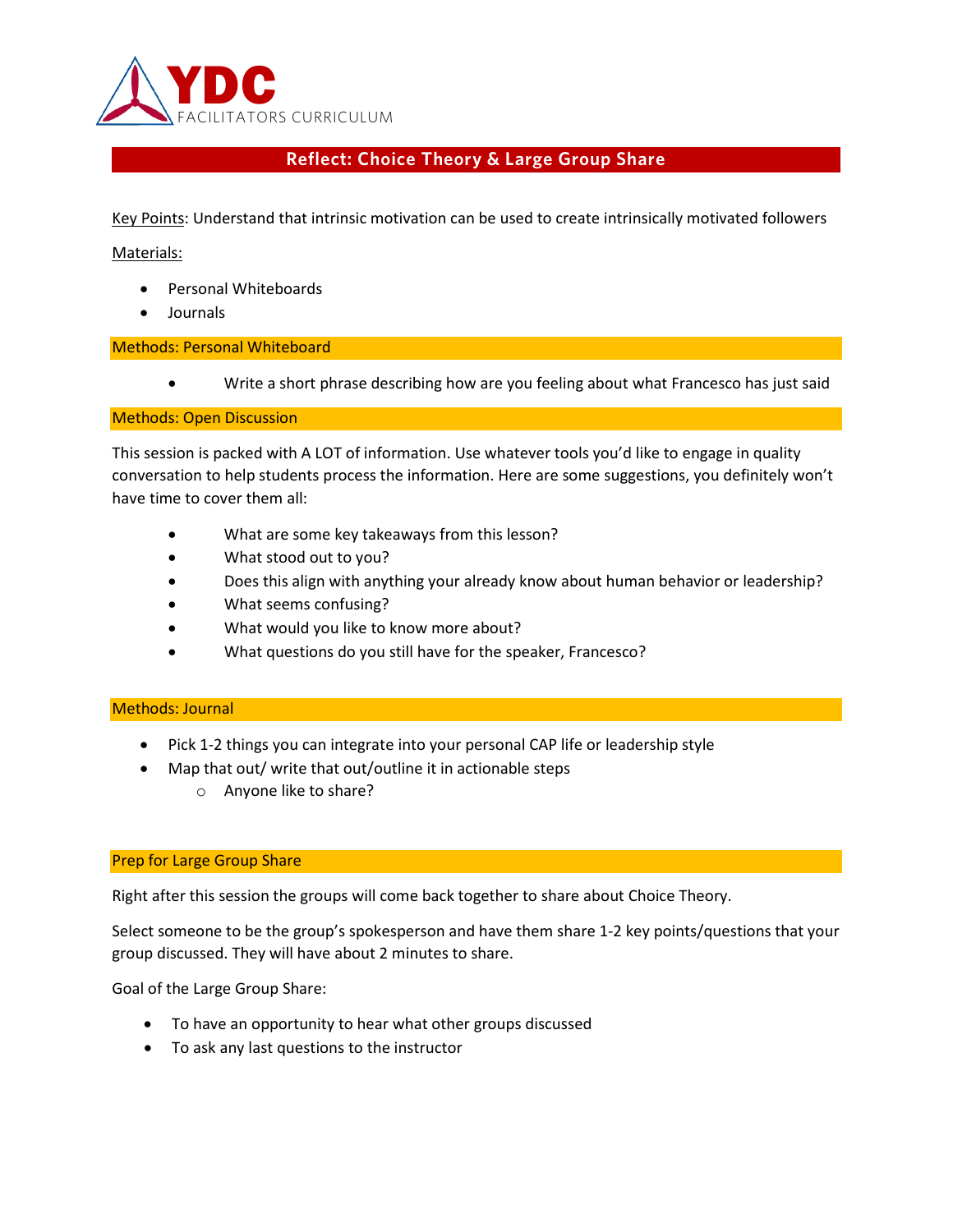

# **INTENTIONAL PLANNING FOR MAXIMUM IMPACT**

Key Points: Getting them to think about the specifics of intentional planning from the planner's perspective, so that when they are back in their role they might have some thoughts about what they need to do as those who oversee the planners.

Materials: Journals for taking notes

*"Yesterday you spent the day participating in experiences and the reflecting on those experiences, in the role of participant. So now you are moving up a level into the leader/facilitator role. We are going to take some time to think though the intentional planning process, from a leader's standpoint."*

## Planning an Activity

Use the individual activities to work through the experiential learning cycle and have participants think about how they can plan and execute this for a group of cadets.

*"Pretend you are the squadron Cadet Programs officers and you are in charge of planning this activity for the squadron, alongside the cadet commander."*

The goal here is to work though the experiential learning cycle and the topics covered in the conference, not to focus too much on CAP regulations surrounding activity planning. Things they should consider:

- Where do you see the mantra of: Do. Reflect. Apply., or where could it be applied?
- What do you think are the learning objectives of this activity? What do you want the cadets to learn?
- What specific items need to be thought of ahead of time?
- What resources need to be on hand the day of to make it work?
- Draft out some specific questions that you would ask if you were facilitating the debrief/reflection.
	- o What reflection methods would engage cadets
- Are there places where Choice Theory strategies could be applied?

Suggestion: talk though the first activity as a group, then give the participants some quiet time to work though the second activity individually. Third activity only if there is excess time.

- Activity #1: Your squadron is planning to spend a Saturday afternoon at the local climbing gym.
- Activity #2: Your squadron has O-flights coming up.
- Activity #3: What is an activity a squadron might do?
	- $\circ$  Have them plan for an activity of their selection, ie: SAR-EX, Bivouac, Air & Space Museum, Air Show.

## Debrief

- What are your initial thoughts on this process?
- Is there anything difficult about this process?

# Transfer:

\*\*What will your CP officers need to be successful at integrating these strategies?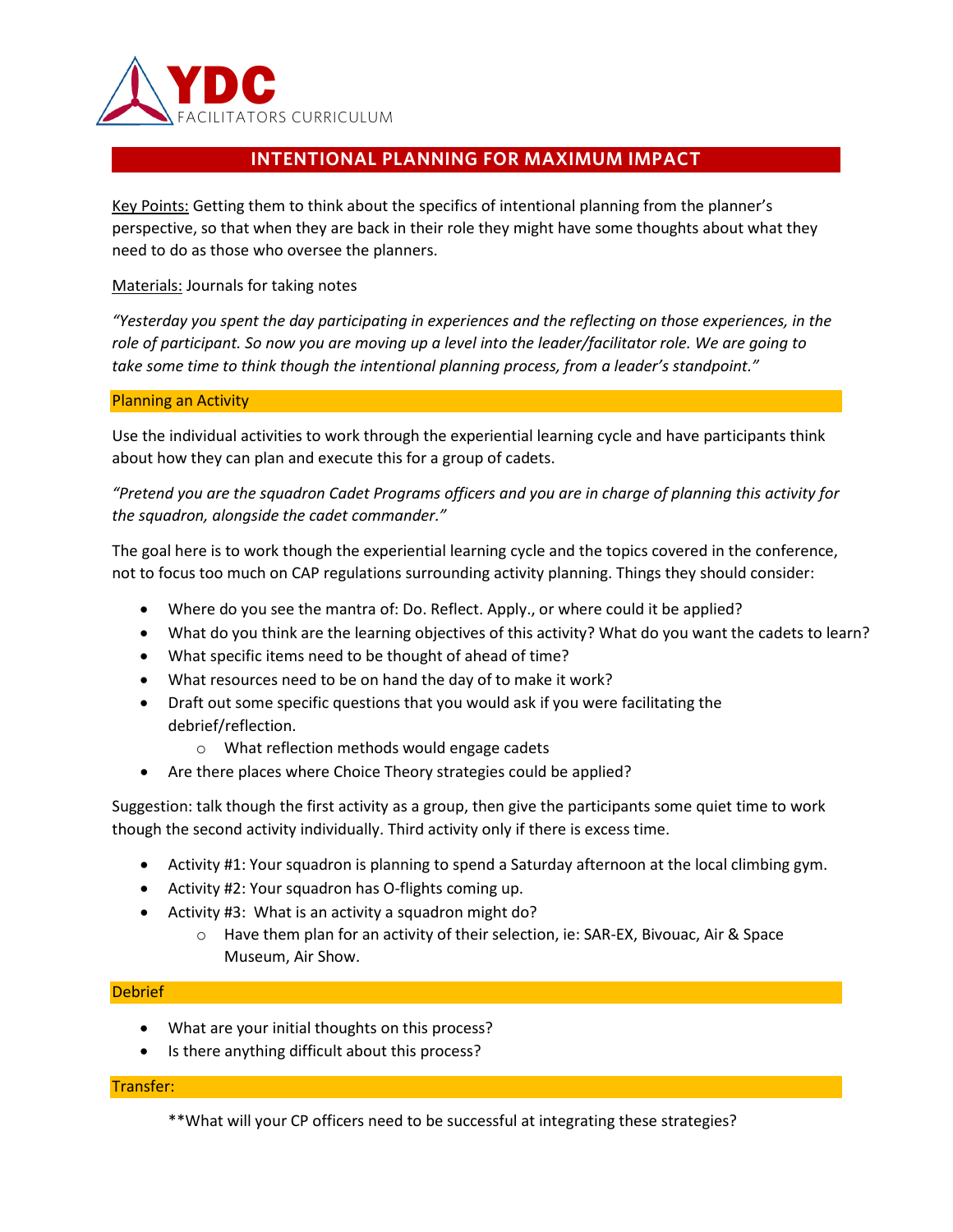

# **MOVING FROM CONFERENCE TO REAL LIFE**

Key Point: The goal here is to get them to think practically about their specific role and what they personally and specifically can do to support others in integrating these concepts into normal CAP routines.

*"Ok so we just went though how a CP officer might engage with this process, let take ourselves up another level to the actual role you hold in CAP. How do you help your CP officers that fall under you in the chain of command incorporate what we learned this weekend into their regular routines?"*

- o Many of them will be in the DCP role, overseeing CP officers across an entire wing (state), or region.
- $\circ$  Some may be squadron commanders, so they could offer insight as to how their DCP could assist them.
- o Others may be activity commanders.

*"As we are discussing, open your journal and write down a few notes to help you remember specific items."*

## **Brainstorming**

- How can we pass this information on to our squadron level CP officers? Or bring this to special activities? How do we get from this conference to carrying it out in real life?
- \*\*How can we provide training in the topics we learned this weekend to CP officers?
	- $\circ$  All the speaker-sessions were recorded, all the facilitation curriculum will be available to members on our website, they essentially could run this conference for their wing.
	- o Or they could pick a topic and create a webinar
	- $\circ$  Connect with the CP officer planning the wing's next O-flights and help them work through the process.
- What resources do your CP Officers need to succeed?
- What challenges to you foresee?
	- o Anyone have any solutions to that challenge?

## **Resources**

Facilitation Recourses

- $\circ$  Show them on the website how to access the document resources available on the resources page of the Conference Hub. Direct them specifically to the facilitation debrief resource.
	- o Go to: gocivilairpatrol.com/ydc2022

## Method: One-Word-Whip

What is one action step you can take to improve your skills in this area?

o Take a minute to jot it down in your Journal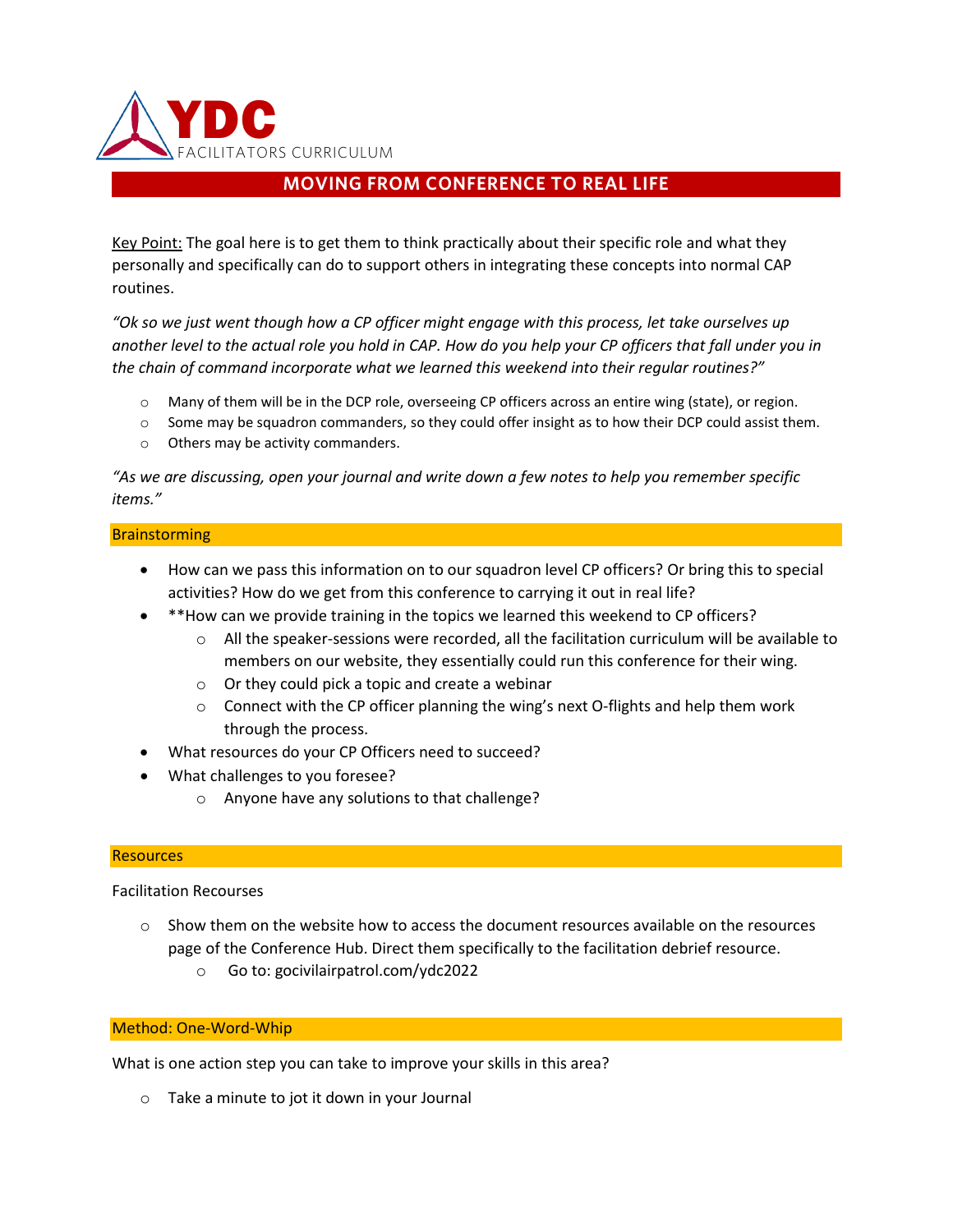

# **Reflect: Transfer New Knowledge**

Key Points:

- Reflection is a key piece to learning
- A little intentionality in planning goes a long with in terms of cadet development
- Doesn't matter what the experience is, it matters if you are connecting it.

## Materials:

• Mural Whiteboard

Transition: Quick share from a few people

Who wants to share an interesting fact or take away from your option block?

- If a conversation gets started, table it and encourage them to continue the discussion after the conference.
- All sessions were recorded and will be available on the website in the upcoming weeks if people missed something interesting

## Brainstorm: Mural Whiteboard

Brainstorm really quickly all the take-aways from the weekend: tools, concepts, resources, theories, games, language, reflection strategies

• The goals is to get it in the forefront of their mind.

## Open Discussion

- Where in the conference did you see the do, reflect, apply mantra in action?
	- $\circ$  \*\* What kind of intentional planning choices happened, or was it a happy accident?
- \*\*How do you think the reflection/debrief/break out group sessions affected your learning this weekend?
	- $\circ$  \*\*Do you think the impact would have been the same if you just listened to a speaker and then moved on to the next speaker?
		- \*\*Why do you think that is so?
- What do you think were intentional decisions we as the conference planners made, and how do you think it affected your learning?
	- o Facilitated break out groups
	- o The questions asked
	- o Order of the speakers
	- $\circ$  \*\*Kaboom maze at the beginning so their was a frame of reference for the first session.
	- $\circ$  \*\*Experiencing the Experiential Learning Cycle within the conference, not just talking about it: speaker experience, reflect, transfer to next activity/speaker